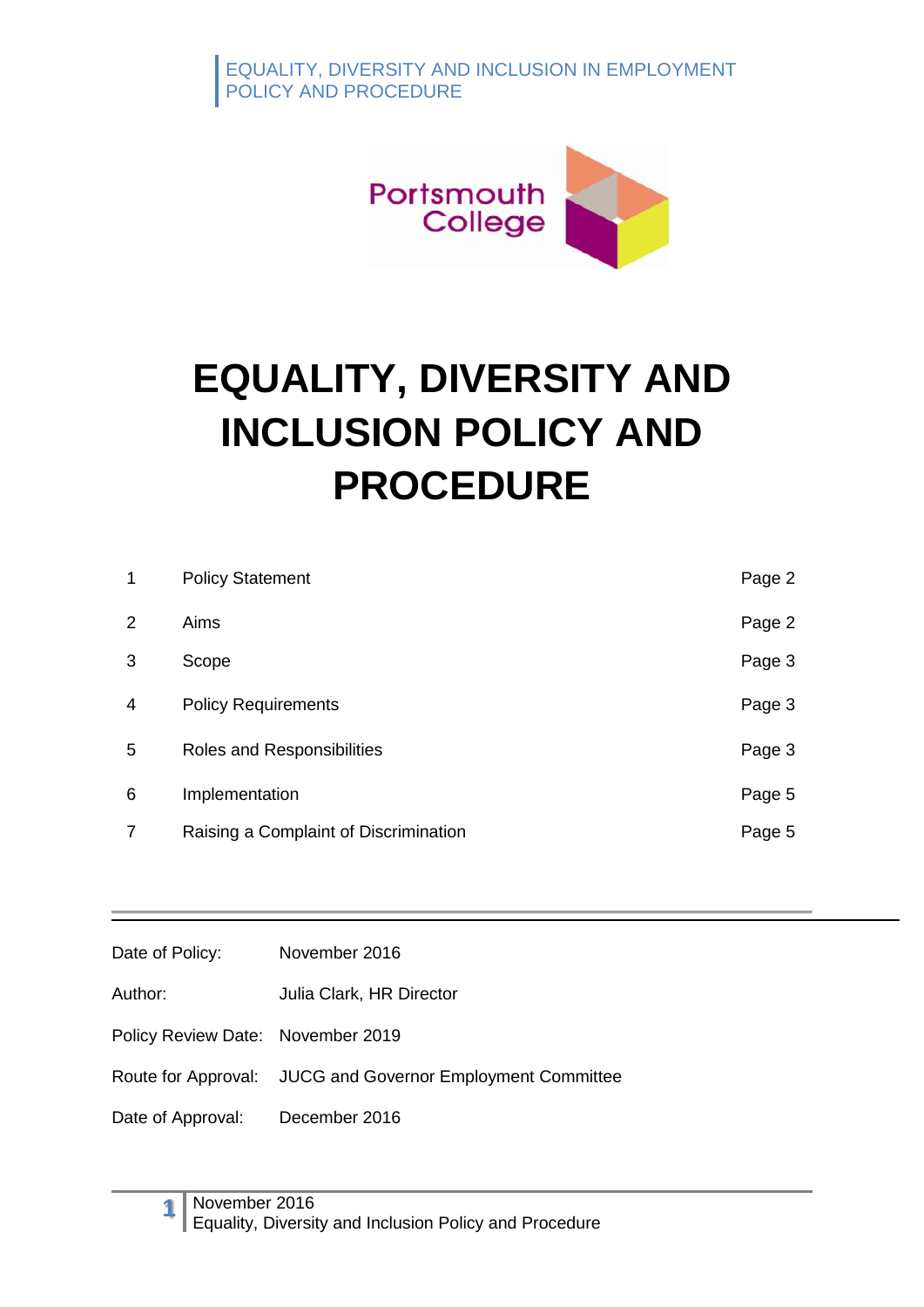## **1. Policy Statement**

- 1.1 Whilst this policy aims to work towards establishing equality, diversity and inclusion for College staff, volunteers and job applicants, our over-riding policy statement refers to both our learning and working environment.
- 1.2 Portsmouth College aims to create a culture of mutual inclusiveness and support for diversity, underpinned by mutual respect and trust, where all students and staff are able to achieve their full potential. The Governors and senior leaders are committed to fostering a stimulating, supportive and inclusive learning and working environment that is free from discrimination, harassment and bullying.
- 1.3 Portsmouth College recognises the potential that all people bring to the workplace and learning environment, regardless of age, disability, gender, gender reassignment, marital or civil partnership status, pregnancy or maternity, race, religion or belief or absence of religion or belief, or sexual orientation.
- 1.4 The Senior Leadership Team acknowledges that simply having diversity in the organisation is not enough; we must create an environment where all staff and students can contribute their best work and feel part of an inclusive community.
- 1.5 In order to attract, recruit, develop and retain the very best people at all levels in the organisation, we are committed to respecting and embracing talent and working to support a culture that is inclusive and reflective of our vision and values.
- 1.6 The Senior Leadership Team and Board of Governors recognises the importance that equality legislation has to play in promoting equality and eliminating unlawful discrimination, and will always work within or beyond the legislative framework of the Equality Act 2010, in order to create an inclusive community for all.

## **2. Aims**

- 2.1 Our aim is to be a learning organisation where people feel involved, respected and connected to our success. By engaging with the uniqueness, talents, beliefs, backgrounds, capabilities and ways of working of individuals, joined in a common endeavour to create a culture of belonging within which people are valued and respected, creates a respectful working environment for all.
- 2.2 Our approach to equality, diversion and inclusion is based on the following key principles:

 $E$ quality – We review ways to promote equality for all by striving to remove barriers, eliminating discrimination and ensuring equal opportunity for all groups of individuals.

Diversity – We appreciate each person as an individual. Our success is built on our ability to embrace diversity and we believe that everyone should feel valued for their contribution. We value our diverse local community and continue to work with local groups to help support us reach our key diversity principles.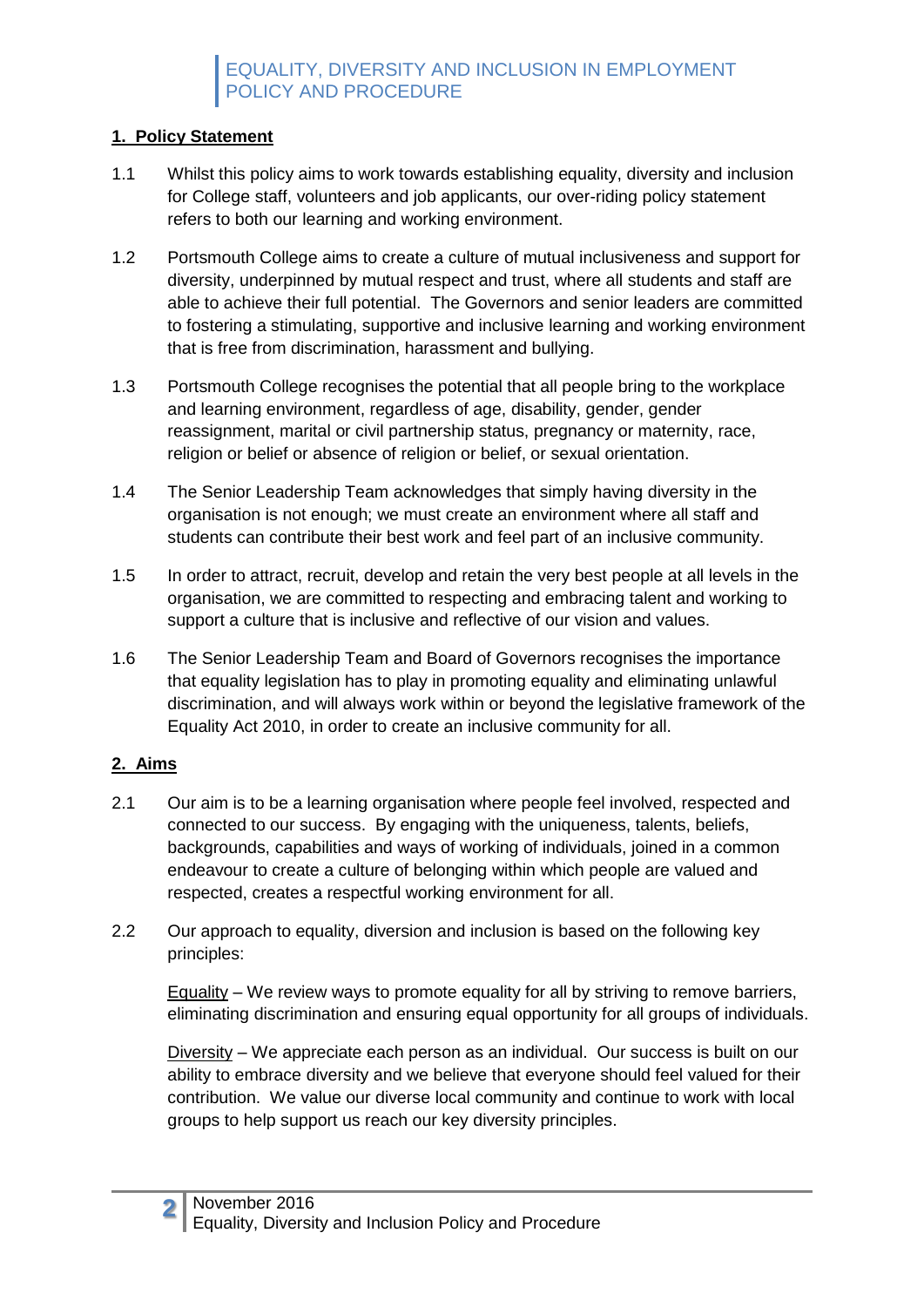EQUALITY, DIVERSITY AND INCLUSION IN EMPLOYMENT POLICY AND PROCEDURE

Inclusion – We create a working culture where differences are not merely accepted but valued; where everyone has the opportunity to develop in a way that is consistent with our vision and values.

#### **3. Scope**

3.1 This applies to all employees of Portsmouth College and unless otherwise stated, any reference to employees includes potential employees, former employees, fulltime and part-time employees, as well as agency workers, College volunteers, temporary workers and contractors.

#### **4. Policy Requirements**

- 4.1 No job applicant, employee or volunteer should receive less favourable treatment on grounds of sex, race, age, ethnic origin, marital status, pregnancy or maternity, civil partnership status, gender re-assignment, religion or belief, sexual orientation, disability or work status (e.g. part-time / full-time). This will be achieved by ensuring our practices and policies are free from discrimination.
- 4.2 Equality, diversity and inclusion should be promoted in the workplace.
- 4.3 We should contribute to generating similar attitudes to ours, in terms of equality, diversity and inclusion, within the wider community.
- 4.4 Fair and equitable treatment should be the hallmark of every aspect of working life at Portsmouth College, from our written procedures through to every decision we make.
- 4.5 We work to create a culture where employees recognise the value that a diverse and inclusive workforce brings to the organisation and where colleagues, learners, contractors and visitors are treated with dignity and respect;
- 4.6 We aim to create an environment where anyone believing they have been subjected to discrimination, victimisation or harassment in the workplace, is entitled and feels safe to raise such concerns. We are committed to ensuring that the process for dealing with such concerns is straightforward and will be addressed in a compassionate, efficient and timely manner.

#### **5. Roles and Responsibilities**

5.1 The Board of Governors has ultimate responsibility for ensuring the College meets the commitments detailed in this policy.

The Senior Leadership Team are responsible for:

- Providing visible leadership on equality and diversity and on the implementation of this policy
- Championing diversity, inclusion and equality so that staff and students work and learn in a healthy, non-discriminatory and welcoming environment.
- Ensuring that College managers work in partnership with employees and learners to create and sustain an inclusive working and learning environment where everyone's unique contribution is valued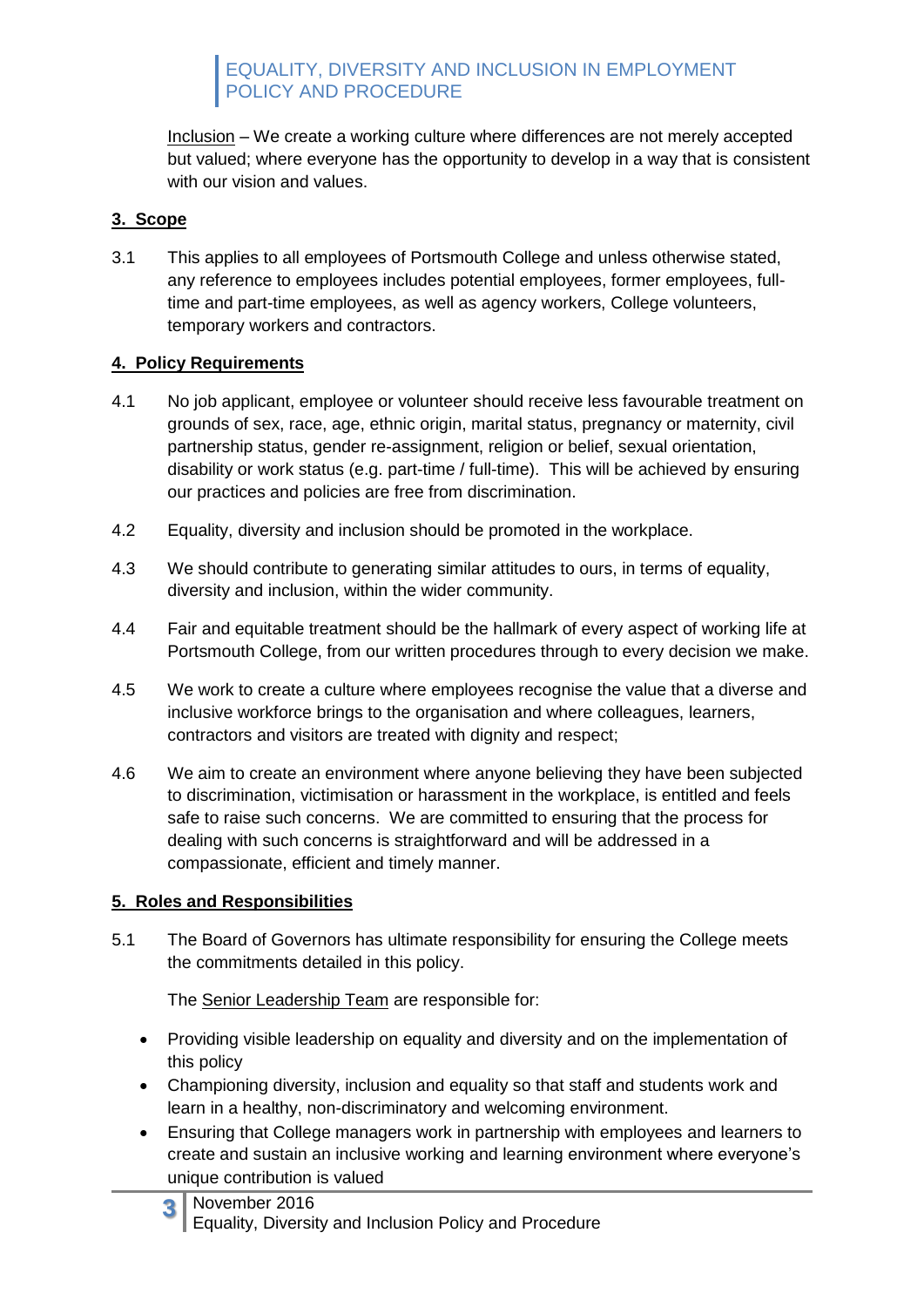# EQUALITY, DIVERSITY AND INCLUSION IN EMPLOYMENT POLICY AND PROCEDURE

- Ensuring that decisions affecting employment, training, promotion and career development are based on an individual's ability and genuine occupational requirements
- Reviewing this policy and its practical application (in conjunction with the HR Director) and making any updates to continue to work towards identifying and eliminating any discriminatory practices
- Providing employees and managers with the appropriate information, via this policy, training and by setting high standards on equality, diversity and inclusion in the workplace
- Making adjustments to meet the needs of disabled employees, where reasonable and practicable to do so, in conjunction with the HR Director and Health and Safety **Officer**
- Ensuring that all publications and publicity material reflects, in the language and images used, the diversity of our staff and learners.

#### College managers are responsible for:

- Actively supporting equality, diversity and inclusion and ensuring that all staff are valued and treated with dignity and respect and addressing issues should this not be the case
- Complying with relevant legislation by requiring all staff meet the minimum standards of behaviour and conduct in relation to how to treat their colleagues and other people that they have contact with as part of their work at Portsmouth College.

#### The HR Director is responsible for:

- Keeping all related procedures under review and monitoring employment practices
- Measuring, monitoring and benchmarking the College's demographic profile and reporting trends to the Senior Leadership Team and Board of Governors
- Providing relevant advice and supporting managers in championing diversity across the College.

#### Staff are responsible for:

- Familiarising themselves with this policy and acting in accordance with Portsmouth College's commitment to equality, diversity and inclusion at all times
- Treating everyone with respect and helping to create an environment that is free from discrimination and/or harassment of any kind
- Being sensitive to the potential impact of their behaviour on others
- Working in partnership with College management to create and sustain an inclusive working environment in which everyone's unique contribution is valued
- Co-operating with managers in the elimination of any discriminatory practise and/or harassment that may be identified.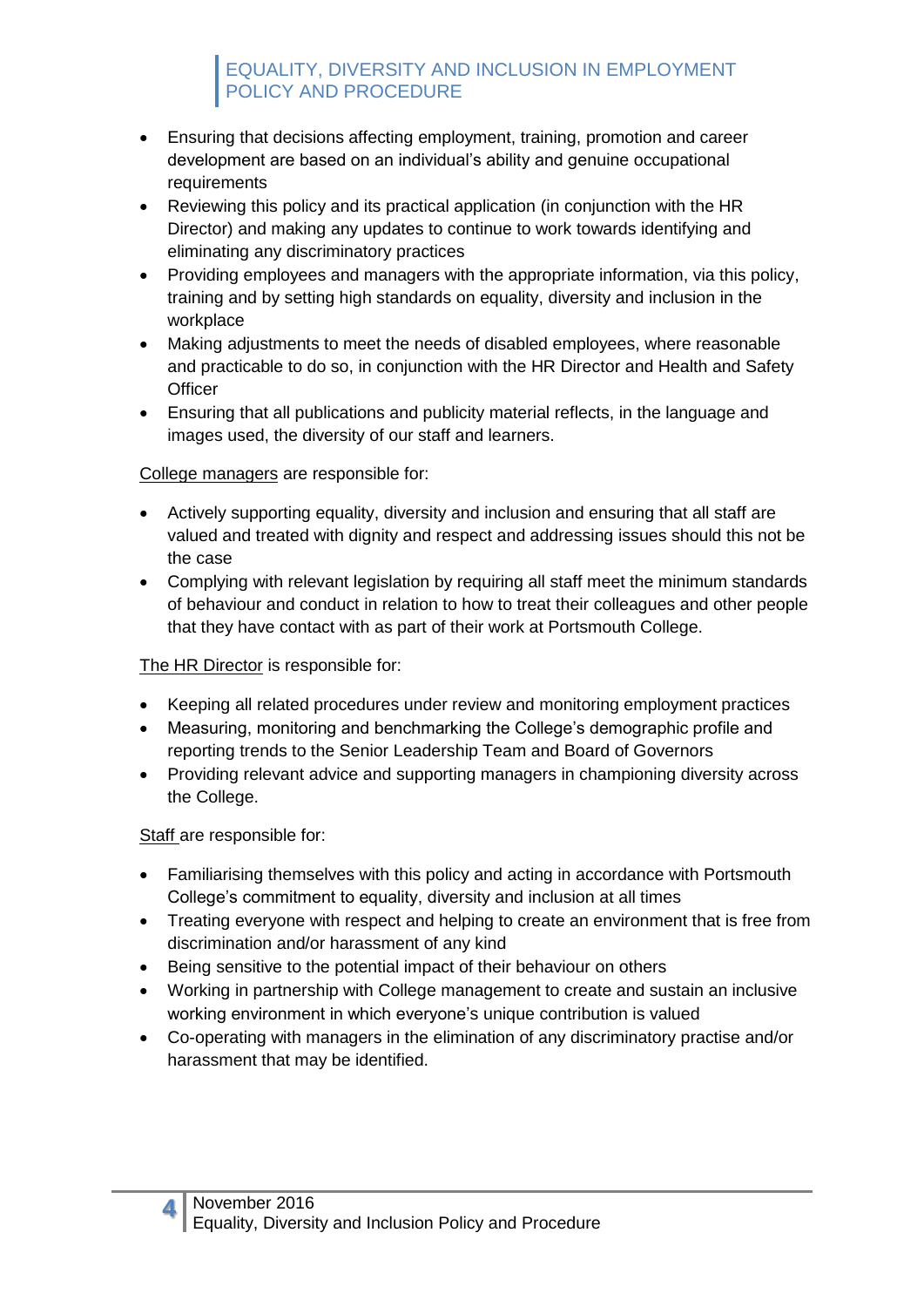#### **6. Implementation**

#### Recruitment and Selection

- 6.1 The College's recruitment and selection process will be free from bias and discrimination, as documented within our Recruitment and Selection Procedure. Recruitment procedures will be conducted objectively and any decisions regarding an applicant's suitability for a post will be based upon specific, non-discriminatory job related criteria.
- 6.2 We will ensure fair treatment through the recruitment process by:
	- Checking that job descriptions and person specifications are relevant and nondiscriminatory
	- Ensuring that wording and images used in job adverts complies with legislation
	- Shortlisting all and only those people whose skills and qualifications most closely match the person specification
	- Asking fair and objective questions at interview and ensuring that any additional interview activities that job applicants are asked to undertake, are relevant to post and are fair and objective
	- Keeping records of the recruitment and selection process, including interviews
	- Monitoring recruitment and selection to ensure equality of opportunity throughout the process and taking steps to eliminate discriminatory practices.

#### Employment Terms and Conditions

- 6.3 The terms and conditions of employment for staff working in sixth form colleges are negotiated nationally by the National Joint Council for Staff in Sixth Form Colleges, and produce separate documentation for teaching and support staff. The Corporation of Portsmouth College works to broaden and enhance these terms and conditions by producing additional policies and procedures for staff to operate within.
- 6.4 Terms and conditions of employment, to include pay and benefits, will be offered fairly and equitably to staff. Terms and conditions of employment for part-time employees will be provided on a pro-rata basis to full-time employees. Similarly, the terms and conditions for temporary staff will be comparable with those given to permanent staff, except when different treatment can be objectively justified.

## **7. Raising a Complaint of Discrimination**

- 7.1 If a member of staff has a complaint relating to discrimination in the workplace, they are encouraged in the first instance to seek advice and/or support from their line manager. Where appropriate, resolving complaints informally should always be encouraged. The member of staff should raise the matter under the College's Grievance Procedure. A copy of the Grievance Procedure can be found on Hermes (staff intranet) or from the Personnel Department. Advice can be sought from the HR Director.
- 7.2 Any member of staff who is found to have committed an act of discrimination, or breached this document in any other way, will be subject to action under the